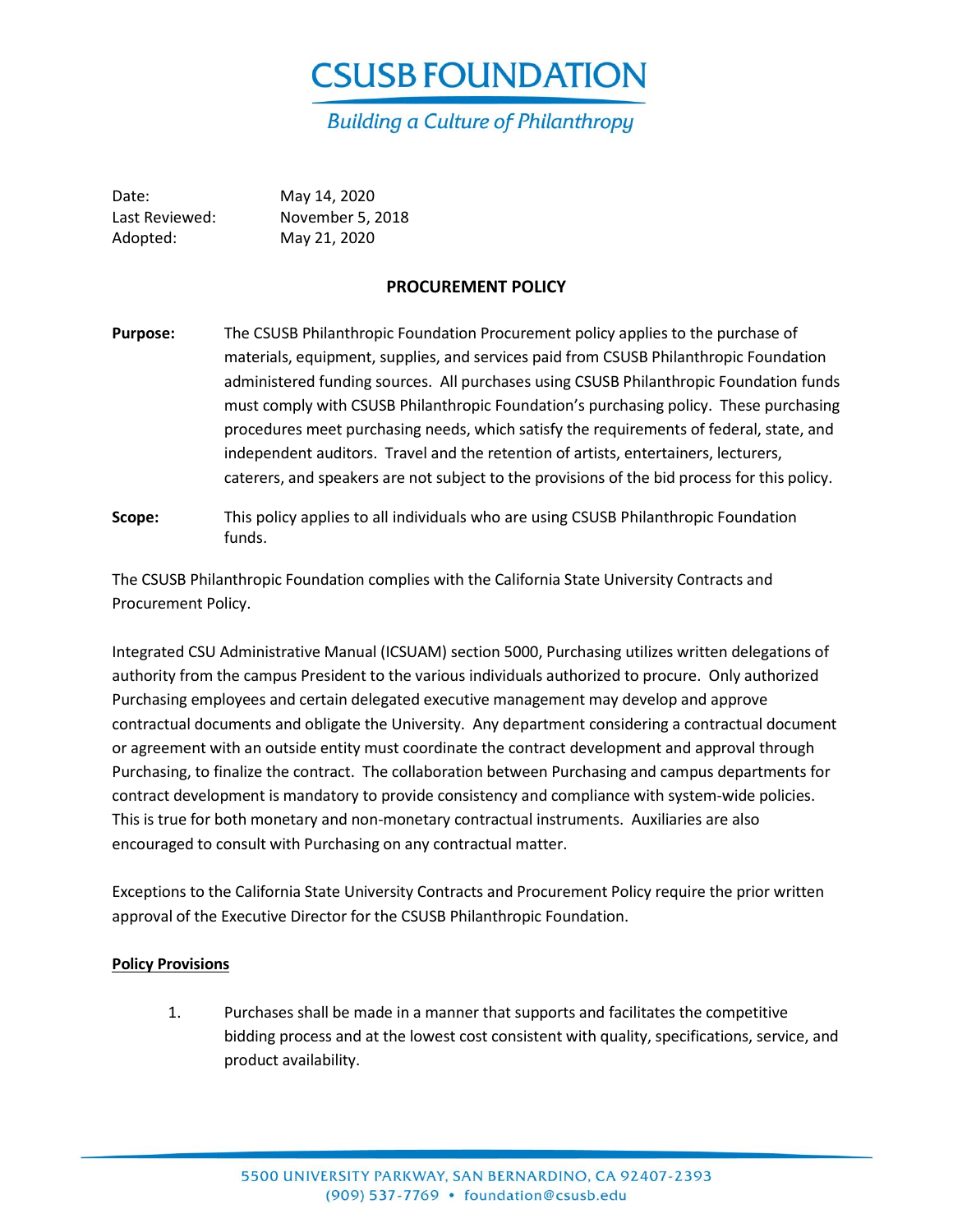- 2. Purchases shall follow what is customary in the market place for a particular commodity or product and be consummated in such a manner to constitute a reasonably prudent documented business transaction.
- 3. Fitness and quality being equal, recycled products shall be considered for procurement in place of non-recycled products whenever such products are available at no more than the total cost of their non-recycled counterparts.
- 4. Volume or pool purchases, annual purchase agreement, and State-purchasing contracts shall be utilized when deemed advantageous to CSUSB Philanthropic Foundation.
- 5. If, after reasonable effort, three bids cannot be obtained, a Sole Source/Brand Approval justification will be required. Additionally, requisitions that limit the bidding to one source and/or brand or trade name must include a written justification, approved by the Procurement Director, explaining why the product specified is necessary for the successful completion of the requesting department's functions. If a vendor is providing pricing/quotes in accordance with a current State contract, no additional quotes will be required. The Sole Source/Brand Approval justification should include the following:
	- a) Unique performance factors of the products specified
	- b) Why these factors are required
	- c) What other products have been evaluated and rejected, and why
	- d) Special circumstances requiring immediate action
- 6. No CSUSB Philanthropic Foundation Board member, employee, or CSU employee by virtue of their position, will personally derive any benefit, gain or receive preferential treatment from the purchase of materials, equipment, supplies, or services.
- 7. Authorized signers failing to follow CSUSB Philanthropic Foundation's purchasing policy and procedures may incur personal liability or financial obligation with the vendor.

## **Thresholds for Competition for Goods or Services**

## 1. **Under \$10,000**

Purchases under \$10,000 for goods only not services excluding sales taxes may be completed without requesting a purchase order. The department personnel may assess the best value by requesting multiple quotes and submitting the payment request directly to accounts payable. However, department personnel may request a PO by submitting a requisition if a vendor requires a purchase order. Sole source purchases will always require purchase a requisition, regardless of cost for the product and services being acquired. An IRS form W-9 or equivalent and other information may need to be collected for new vendors.

# 2. **Between \$10,000 & \$100,000**

Purchases between \$10,000 and \$100,000, exclusive of sales tax will require submission of a requisition and the director of procurement or designee may decide the best method of procurement.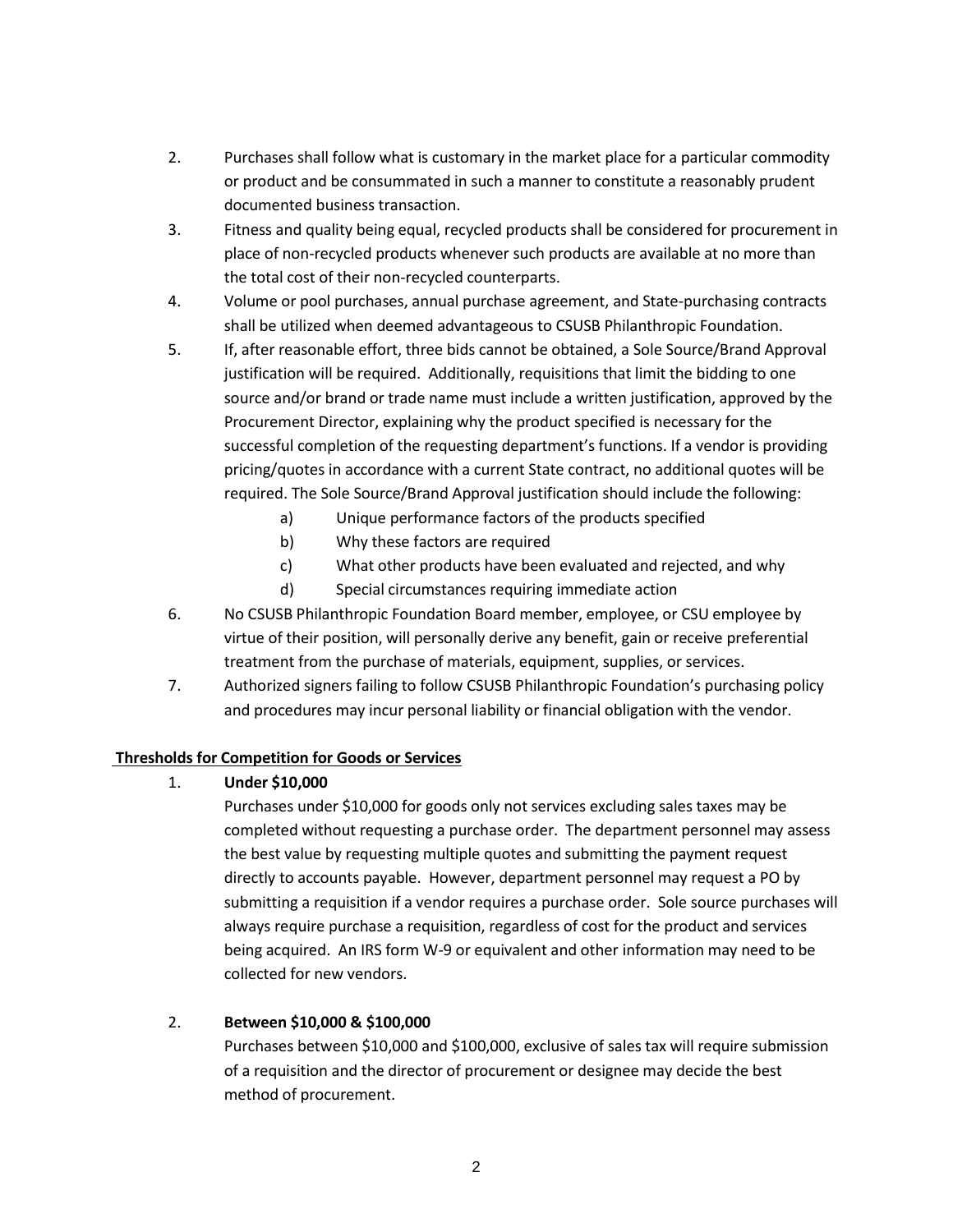The Philanthropic Foundation intends to support Small Business Enterprises & Disabled Veteran Business Enterprises (SBE & DVBE). Efforts should be made to receive quotes and when possible awarding the order to these businesses.

Requisitions for amounts between \$50,000 and \$100,000 (exclusive of sales tax) for goods and/or services or between \$50,000 and \$500,000 for Information Technology Resources (ITR) or Information Technology (IT) consulting require non-advertised, informal competition with responses required from a minimum of three suppliers.

Procurement Director or designee will determine the best solicitation method for the procurement, work with the requesting department to develop specifications and/or scope of work if necessary and obtain quotations. Obtaining and evaluating quotations is limited to Procurement and Contracts staff only to ensure that all suppliers are presented with the same information including terms and conditions and those responses are evaluated on an equal basis.

# 3. **Over \$100,000 - Goods and Services AND Over \$500,000 - ITR Goods and Services including IT Consulting**

Requisitions for amounts greater than \$100,000 (exclusive of sales tax) for goods and/or services or greater than \$500,000 for Information Technology Resources (ITR) or Information Technology (IT) consulting require formal, written bids advertised in the California State Contracts Register.

A Buyer will work with the requesting department to develop specifications and/or scope of work if necessary and obtain quotations. To ensure that all suppliers are presented with the same information including terms and conditions and those responses are evaluated on an equal basis, issuance and evaluation of bids are limited to Procurement and Contracts staff. In some instances, an evaluation team may be assembled and the Buyer will participate on the team. All team members will be required to complete and submit a Conflict of Interest and Confidentiality Statement before reviewing any responses.

Requests for exceptions to competition are evaluated based on CSU Policy: ICSUAM 5206.00 Limits on Competition.

4. **Acquisitions Less than \$250,000 from California Certified Small Business or Disabled Veteran-Owned Business Enterprise (DVBE)**

This is called the Small Business/DVBE Option. Acquisitions of goods or services that are estimated to be less than \$250,000 may be awarded to a Certified Small Business or DVBE, as long as Procurement and Contracts obtain price quotations from two or more Certified Small Businesses or two or more DVBEs as referenced in Government Code Section 14838.5.